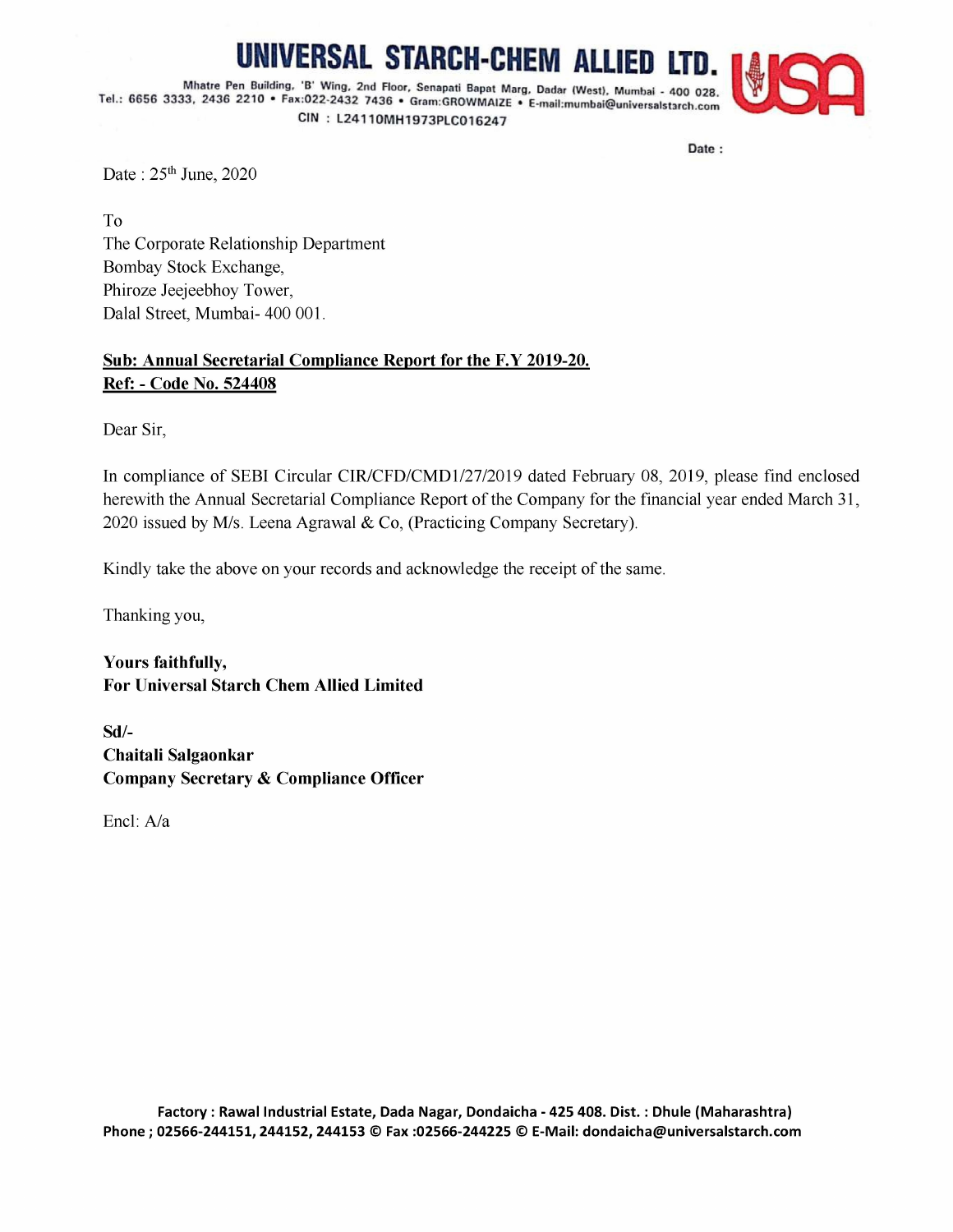## $\blacksquare$ <br>  $\blacksquare$   $\blacksquare$   $\blacksquare$   $\blacksquare$   $\blacksquare$   $\blacksquare$   $\blacksquare$   $\blacksquare$   $\blacksquare$   $\blacksquare$   $\blacksquare$   $\blacksquare$   $\blacksquare$   $\blacksquare$   $\blacksquare$   $\blacksquare$   $\blacksquare$   $\blacksquare$   $\blacksquare$   $\blacksquare$   $\blacksquare$   $\blacksquare$   $\blacksquare$   $\blacksquare$   $\blacksquare$   $\blacksquare$   $\blacksquare$   $\blacksquare$   $\blacksquare$   $\blacksquare$   $\bl$

Tel.: 2431 4881/2431 4882 | LEENA AGRAWAL

Fax : 2436 3312

E-mail : leenaagrawal06 @ gmail.com

PRACTISING COMPANY SECRETARIES | Dadar (West), Mumbai - 400 028.

F.C.A.,A.C.A.. D.LS.A. (ICA)

## SECRETARIAL COMPLIANCE REPORT OF UNIVERSAL STARCH CHEM ALLIED LIMITED FOR THE FINANCIAL YEAR ENDED MARCH 31, 2020

[Pursuant to Circular CIR/CFD/CMD1/27/2019 dated F ebruary 08, 2019 for the purpose of compliance with Regulation 24A of SEBI (Listing Obligations and — Disclosure Requirements) Regulations, 2015]

To,

Board of Directors, Universal Starch Chem Allied Limited CIN: L24110MH1973PLC016247 B Wing, 2<sup>nd</sup> Floor, Mhatre Pen Building, Senapati Bapat Marg, Dadar West, Mumbai 400028.

<sup>I</sup>Leena Harshal Agrawal, Company Secretary in whole time practice, have examined:

- a) all the documents and records made available to us and explanation provided by Universal Starch Chem Allied Limited ("the listed entity"),
- b) the filings/ submissions made by the listed entity to the stock exchanges,
- c) website of the listed entity,
- d) any other document/ filing, as may be relevant, which has been relied upon to make this  $\frac{1}{2}$  certification,

For the year ended March 31, 2020 ("Review Period") in respect of compliance with the provisions of:

- a) The Securities and Exchange Board of India Act, 1992 ("SEBI Act") and the Regulations, circulars, guidelines issued thereunder; and
- b) The Securities Contracts (Regulation) Act, 1956 ("SCRA"), rules made thereunder and the Regulations, circulars, guidelines issued thereunder by the Securities and Exchange Board of India ("SEBI");

The specific Regulations, whose provisions and the circulars/ guidelines issued thereunder, have been examined, include: -

- a) Securities and Exchange Board of India (Listing Obligations and Disclosure Requirements) Regulations, 2015;
- b) Securities and Exchange Board of India (Issue of Capital and Disclosure Requirements) Regulations, 2018;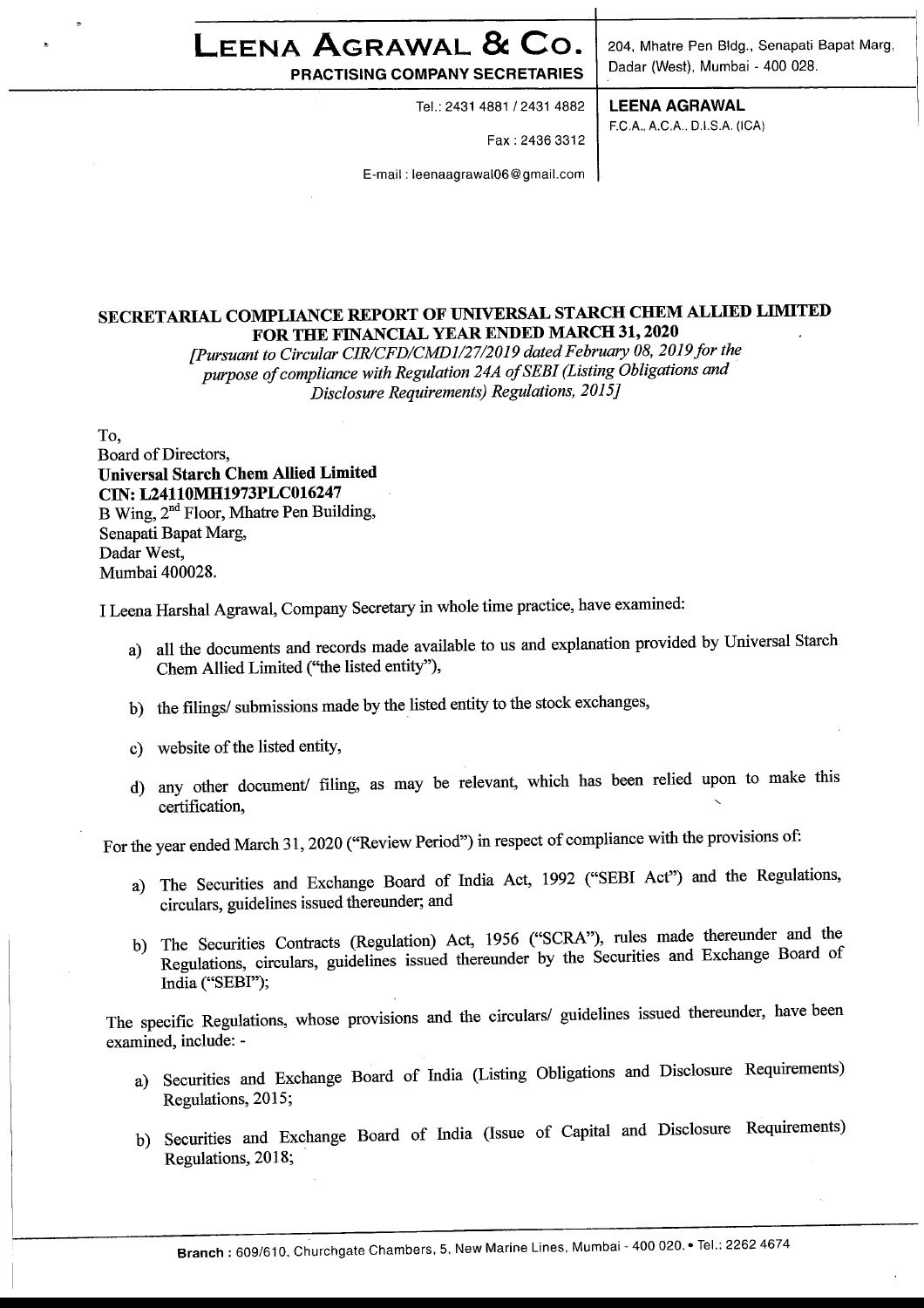- not applicable for the period under review

- c) Securities and Exchange Board of India (Substantial Acquisition of Shares and Takeovers) Regulations, 2011;
- Securities and Exchange Board of India (Buyback of Securities) Regulations, 2018; - not applicable for the period under review
- Securities and Exchange Board of India (Share Based Employee Benefits) Regulations, 2014; - not applicable for the period under review
- Securities and Exchange Board of India (Issue and Listing of Debt Securities) Regulations, 2008; - not applicable for the period under review
- g) Securities and Exchange Board of India (Issue and Listing of Nonconvertible and Redeemable Preference Shares) Regulations, 2013; - not applicable for the period under review *not applicable for the period under review*<br>c) Securities and Exchange Board of India (Sul<br>Regulations, 2011;<br>d) Securities and Exchange Board of India (Buybaa<br>*not applicable for the period under review*<br>e) Securities a
- h) Securities and Exchange Board of India (Prohibition of Insider Trading) Regulations, 2015;
- SEBI (Depositories and Participants) Regulations, 2018 erstwhile SEBI (Depositories and Participants) Regulations, 1996;
- i) The provisions of the Securities and Exchange Board of India (Registrars to an Issue and Share Transfer Agents) Regulations, 1993;
- k) The provisions of Securities and Exchange Board of India (Delisting of Equity Shares) Regulations, 2009; - not applicable for the period under review

and based on the above examination, I hereby report that, during the Review Period:

|              | $\mathbb{R}$ guiations, $\mathbb{Z}$ 011,                                                                                                                                           |                                                                                                                                      |            |                                                               |  |  |  |  |  |
|--------------|-------------------------------------------------------------------------------------------------------------------------------------------------------------------------------------|--------------------------------------------------------------------------------------------------------------------------------------|------------|---------------------------------------------------------------|--|--|--|--|--|
|              |                                                                                                                                                                                     | d) Securities and Exchange Board of India (Buyback of Securities) Regulations, 2018;<br>- not applicable for the period under review |            |                                                               |  |  |  |  |  |
| e)           | Securities and Exchange Board of India (Share Based Employee Benefits) Regulations, 2014;<br>- not applicable for the period under review                                           |                                                                                                                                      |            |                                                               |  |  |  |  |  |
| $\mathbf f$  | Securities and Exchange Board of India (Issue and Listing of Debt Securities) Regulations,<br>2008; - not applicable for the period under review                                    |                                                                                                                                      |            |                                                               |  |  |  |  |  |
| g)           | Securities and Exchange Board of India (Issue and Listing of Nonconvertible and Redeemable<br>Preference Shares) Regulations, 2013;<br>- not applicable for the period under review |                                                                                                                                      |            |                                                               |  |  |  |  |  |
| h)           | Securities and Exchange Board of India (Prohibition of Insider Trading) Regulations, 2015;                                                                                          |                                                                                                                                      |            |                                                               |  |  |  |  |  |
| i)           | SEBI (Depositories and Participants) Regulations, 2018 erstwhile SEBI (Depositories<br>and<br>Participants) Regulations, 1996;                                                      |                                                                                                                                      |            |                                                               |  |  |  |  |  |
| $\mathbf{j}$ | The provisions of the Securities and Exchange Board of India (Registrars to an Issue and Share<br>Transfer Agents) Regulations, 1993;                                               |                                                                                                                                      |            |                                                               |  |  |  |  |  |
| $\mathbf{k}$ | The provisions of Securities and Exchange Board of India (Delisting of Equity Shares)<br>Regulations, 2009;<br>- not applicable for the period under review                         |                                                                                                                                      |            |                                                               |  |  |  |  |  |
|              | d based on the above examination, I hereby report that, during the Review Period:                                                                                                   |                                                                                                                                      |            |                                                               |  |  |  |  |  |
|              | The listed entity has complied with the provisions of the above Regulations and circulars/<br>a)<br>guidelines issued thereunder, except in respect of matters specified below:     |                                                                                                                                      |            |                                                               |  |  |  |  |  |
|              | <b>Compliance Requirement</b><br>Sr. No<br>(Regulations/ circulars / guidelines<br>including specific clause)                                                                       |                                                                                                                                      | Deviations | Observations / Remarks of the<br>Practicing Company Secretary |  |  |  |  |  |
|              | Nil                                                                                                                                                                                 |                                                                                                                                      |            |                                                               |  |  |  |  |  |

- b) The listed entity has maintained proper records under the provisions of the above Regulations and circulars/ guidelines issued thereunder insofar as it appears from my/our examination of those records.
- The following are the details of actions taken against the listed entity/ its promoters/  $\mathbf{c}$ directors/ material subsidiaries either by SEBI or by Stock Exchanges (including under the Standard Operating Procedures issued by SEBI through various circulars) under the aforesaid Acts/ Regulations and circulars/ guidelines issued thereunder: